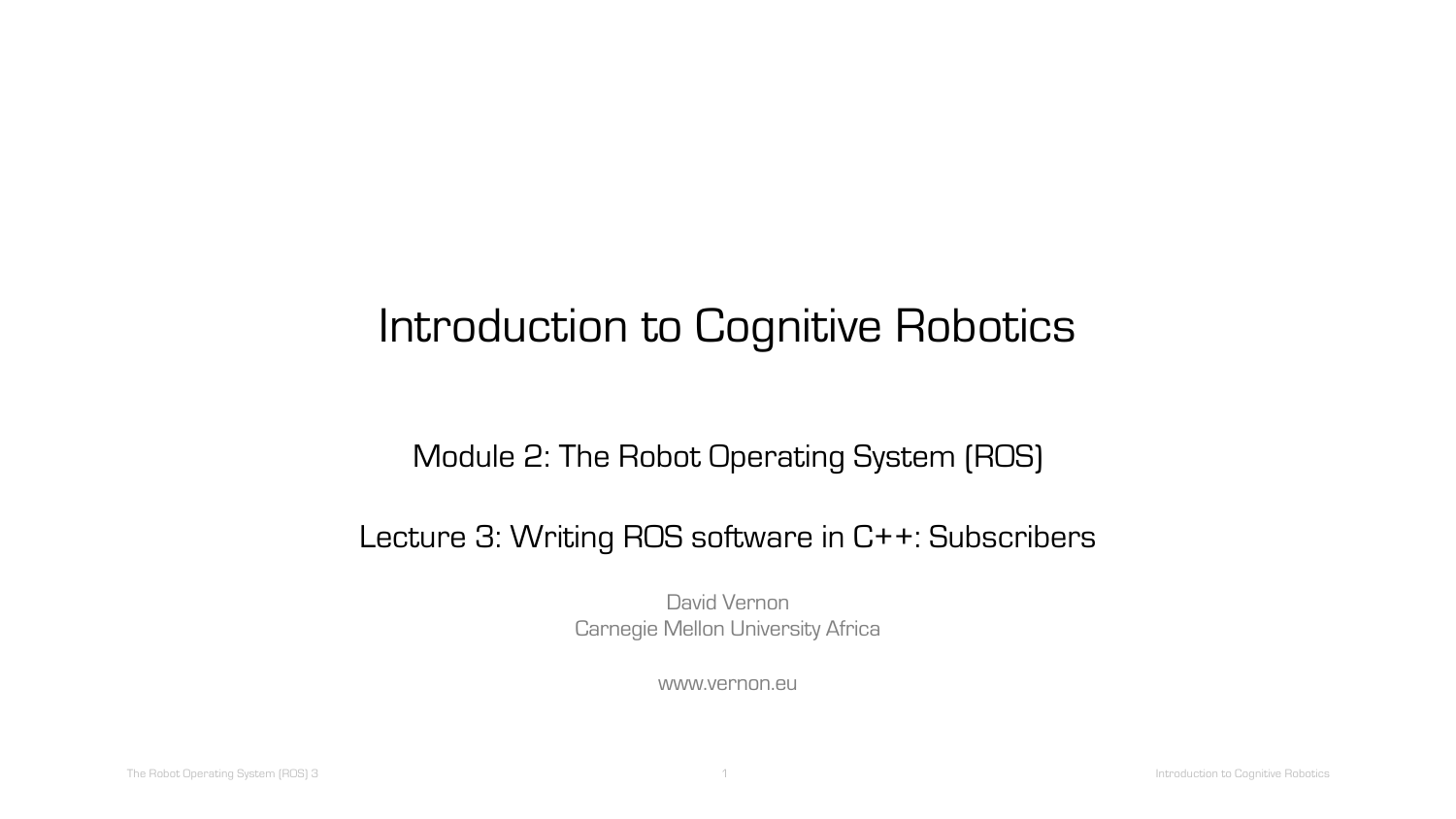## Writing ROS Software

- Creating a ROS workspace and a ROS package
- Writing ROS programs
	- 1. Example program: Hello World!
	- 2. Example program to publish messages

Send velocity messages on /turtle1/cmd\_vel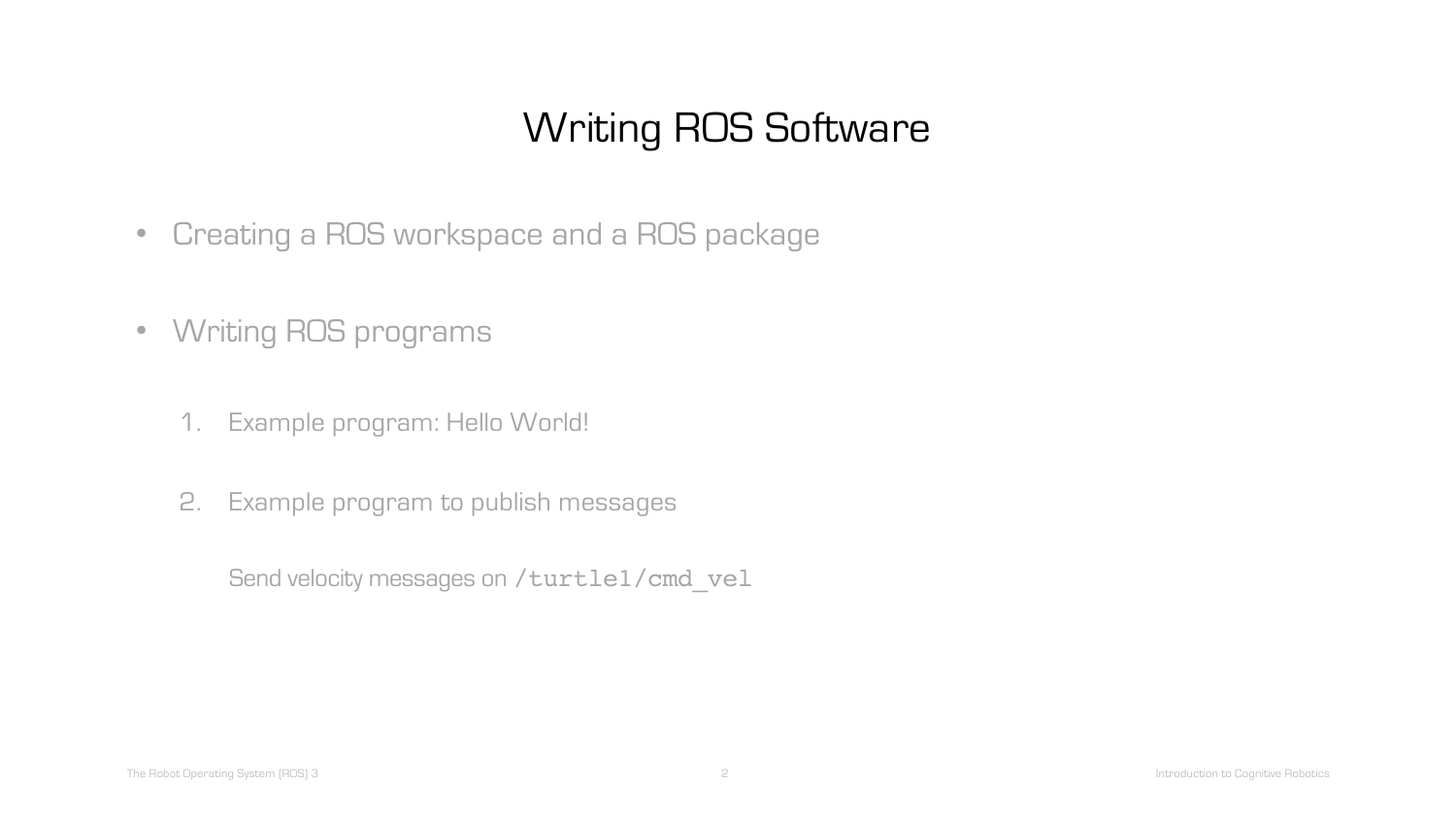### Writing ROS Software

- Writing ROS programs
	- 3. Example program to subscribe to messages

Receive pose messages on /turtle1/pose

- 4. Example program to use services
	- /reset /clear /turtle1/set\_pen /turtle1/teleport\_absolute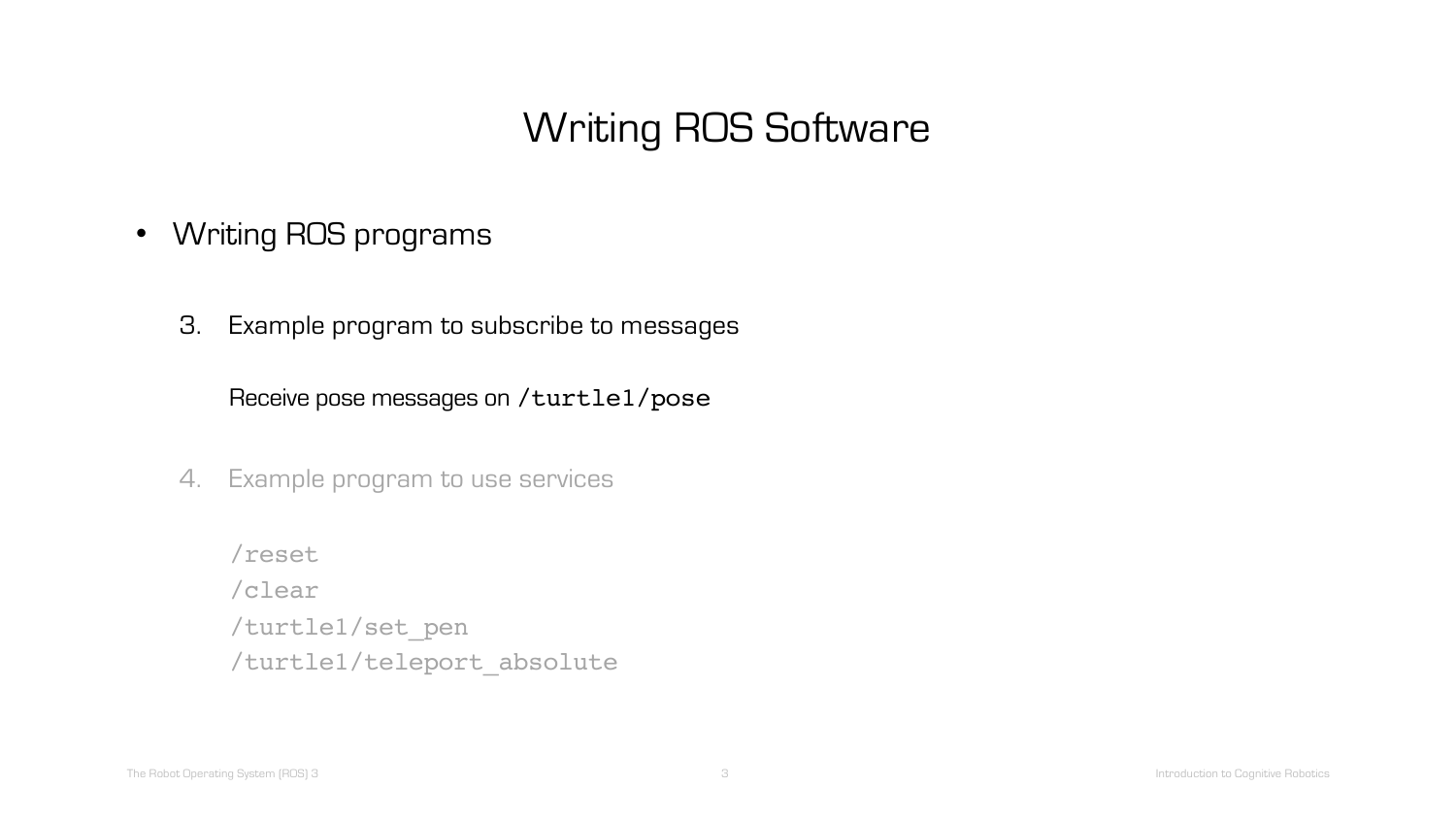Receive pose messages on /turtle1/pose

Make sure you are in the agitr sub-directory

~/workspace/ros/src\$ cd ~/workspace/ros/src/agitr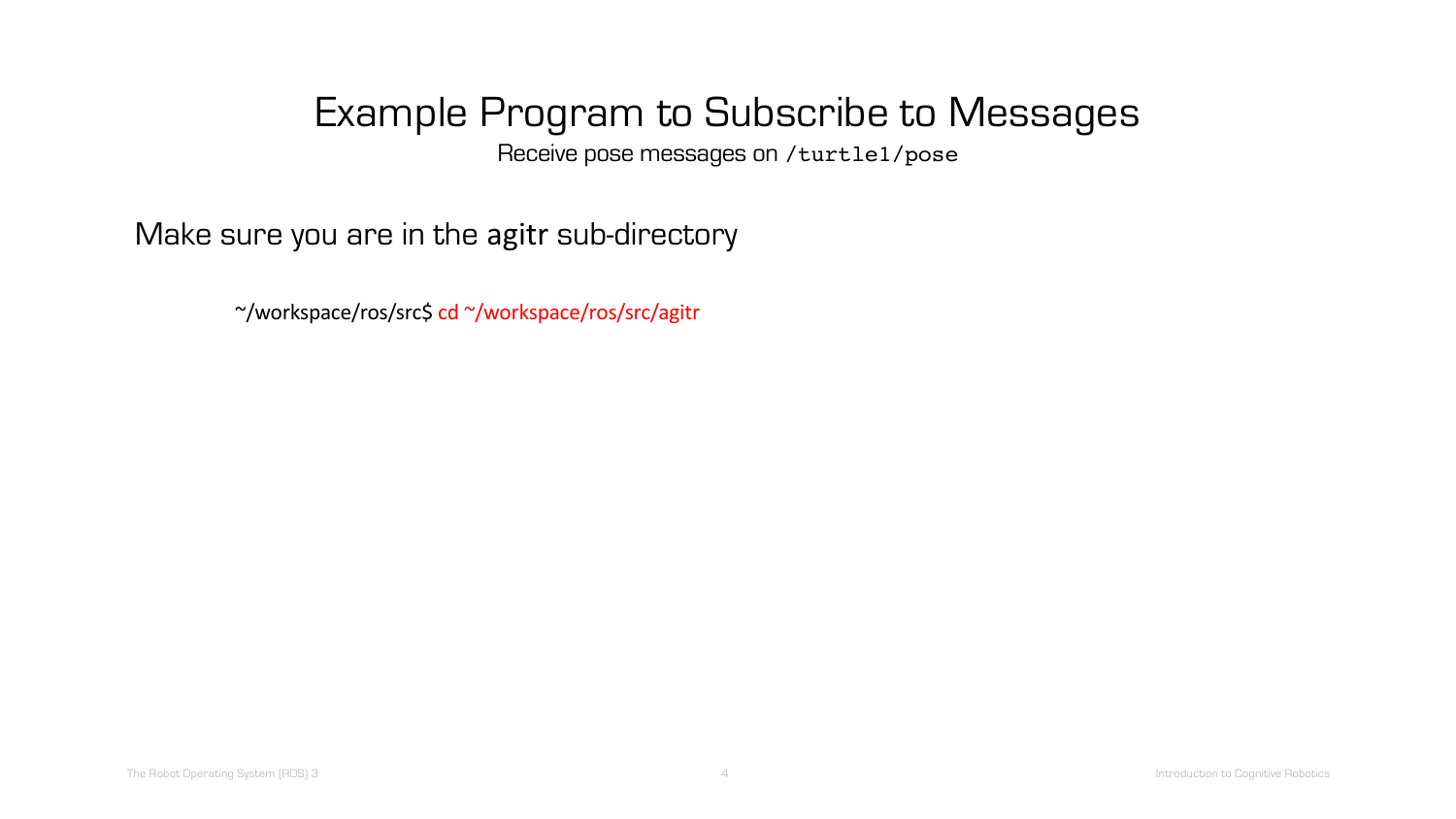Receive pose messages on /turtle1/pose

#### Edit CMakeLists.txt

Add the following lines at the end of the file

add executable(\${PROJECT\_NAME} subpose src/subpose.cpp) set target properties(\${PROJECT\_NAME}\_subpose PROPERTIES OUTPUT\_NAME subpose PREFIX "") target link libraries(\${PROJECT\_NAME} subpose \${catkin LIBRARIES})

> This avoids name pollution and allows different packages to have ROS nodes with the same name

But the executable is still just this so that you can execute it with rosrun package\_name node, i.e. rosrun agitr subpose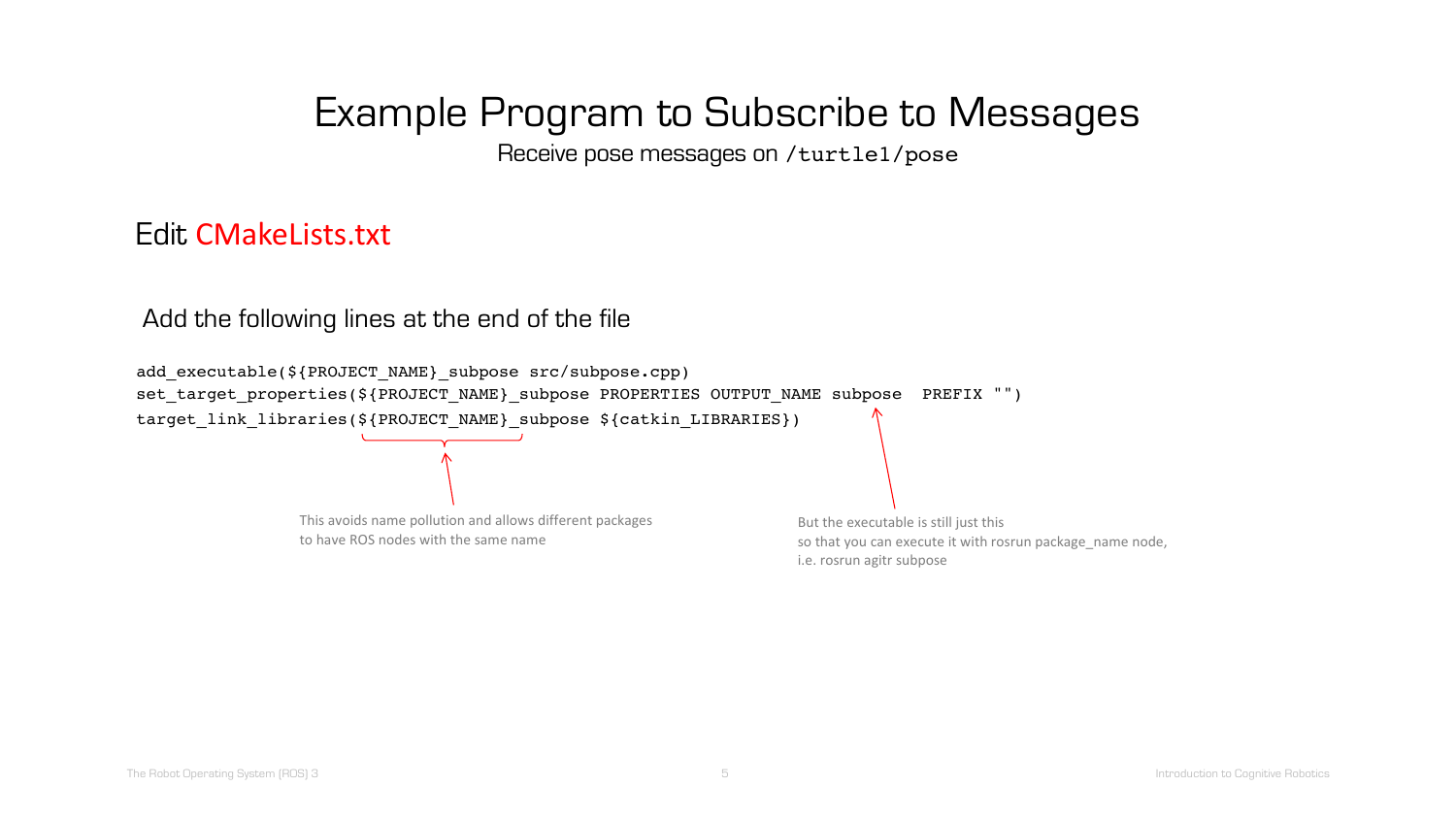Receive pose messages on /turtle1/pose

Move to the agitr/src sub-directory

~/workspace/ros/src/agitr\$ cd src ~/workspace/ros/src/agitr/src\$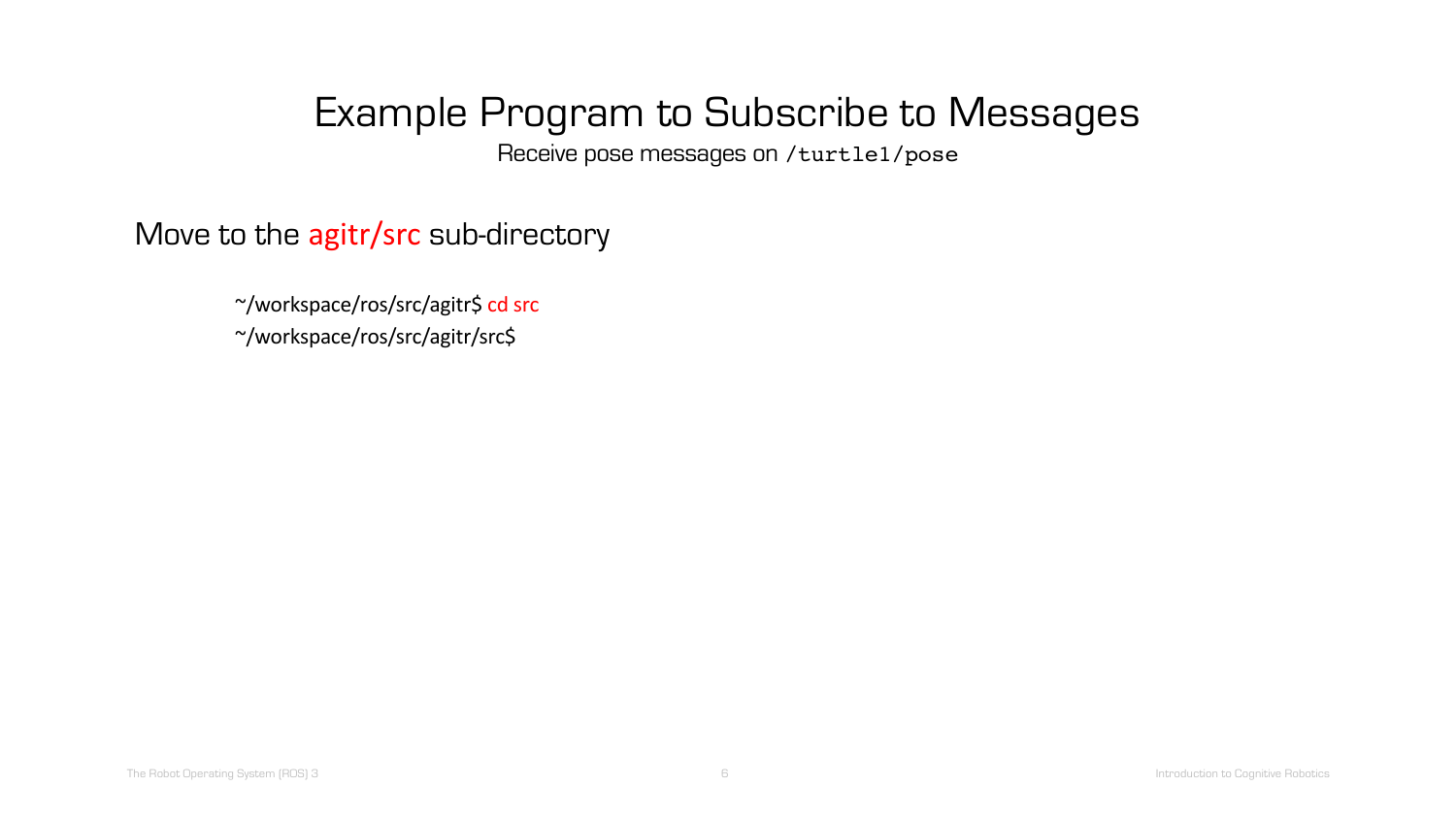Receive pose messages on /turtle1/pose

#### Edit subpose.cpp and insert the following code

/\* This program subscribes to turtle1/pose and shows its messages on the screen \*/

```
#include <ros/ros.h>
#include <turtlesim/Pose.h>
#include <iomanip> // for std::setprecision and std::fixed
```

```
/* A callback function. Executed each time a new pose message arrives */
void poseMessageReceived(const turtlesim::Pose& msg) {
  ROS INFO STREAM(std::setprecision(2) << std::fixed <<
                "position=(" << msg.x << ", " << msg.y << ")" <<" direction=" << msg.theta);
}
int main(int argc, char **argv) {
  /* Initialize the ROS system and become a node */
  ros::init(argc, argv, "subscribe_to_pose");
  ros::NodeHandle nh;
```

```
/* Create a subscriber object */
ros::Subscriber sub = nh.subscribe("turtle1/pose", 1000, &poseMessageReceived);
```

```
/* Let ROS take over */
ros::spin();
```
}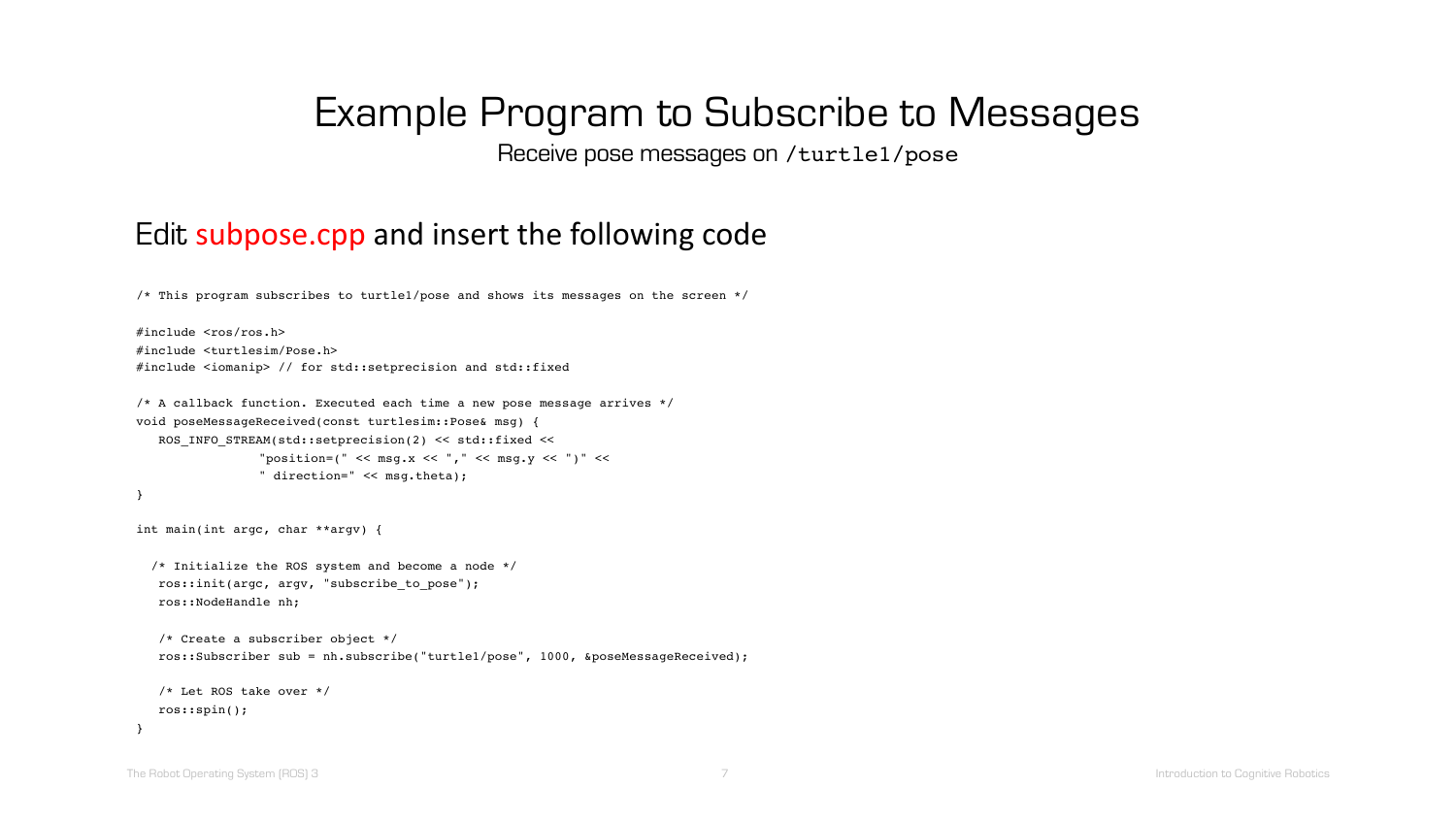Receive pose messages on /turtle1/pose

#### Edit subpose.cpp and insert the following code

/\* This program subscribes to turtle1/pose and shows its messages on the screen \*/

#include <ros/ros.h> #include <turtlesim/Pose.h> #include <iomanip> // for std::setprecision and std::fixed

```
/* A callback function. Executed each time a new pose message arrives */
void poseMessageReceived(const turtlesim::Pose& msg) {
  ROS INFO STREAM(std::setprecision(2) << std::fixed <<
                "position=(" << msg.x << ", " << msg.y << ")" <<" direction=" << msg.theta);
}
```

```
int main(int argc, char **argv) {
```
/\* Initialize the ROS system and become a node \*/ ros::init(argc, argv, "subscribe\_to\_pose"); ros::NodeHandle nh;

```
/* Create a subscriber object */
ros::Subscriber sub = nh.subscribe("turtle1/pose", 1000, &poseMessageReceived);
```

```
/* Let ROS take over */
ros::spin();
```
}

The **callback** function is called every time a message is received We have to put the code to handle the message in this function

The parameter is the message that arrives. The type of the message is defined in the header file <turtlesim/Pose.h>

Here, we simply print the values to the terminal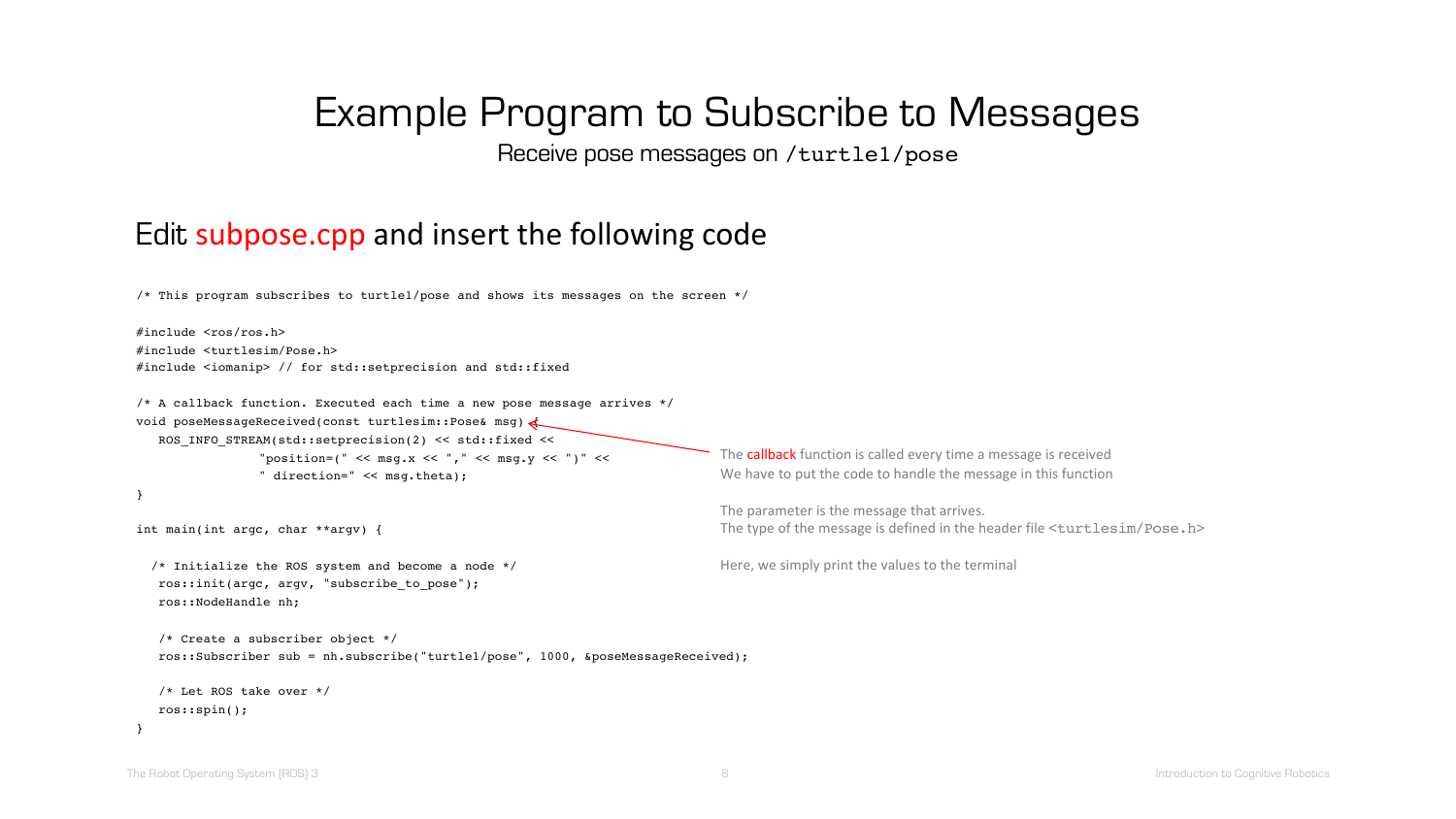Receive pose messages on /turtle1/pose

#### Edit subpose.cpp and insert the following code

```
/* This program subscribes to turtle1/pose and shows its messages on the screen */
```

```
Instantiate a subscriber object
                                                            Initialize it by calling the subscribe method of the node handle object
                                           Subscribe on the 
                                           turtle1/pose topic
                                                                     using a queue that can 
                                                                     handle 1000 messages
                                                                                                            Pass a pointer to the callback function that is
                                                                                                           to be called when messages arrive 
#include <ros/ros.h>
#include <turtlesim/Pose.h>
#include <iomanip> // for std::setprecision and std::fixed
/* A callback function. Executed each time a new pose message arrives */
void poseMessageReceived(const turtlesim::Pose& msg) {
   ROS INFO STREAM(std::setprecision(2) << std::fixed <<
                 "position=("<< msg.x << ", "<< msg.y << ")"<<" direction=" << msg.theta);
}
int main(int argc, char **argv) {
  /* Initialize the ROS system and become a node */
   ros::init(argc, argv, "subscribe_to_pose");
   ros::NodeHandle nh;
   /* Create a subscriber object */
   ros::Subscriber sub = nh.subscribe("turtle1/pose", 1000, &poseMessageReceived);
   /* Let ROS take over */
   ros::spin();
}
```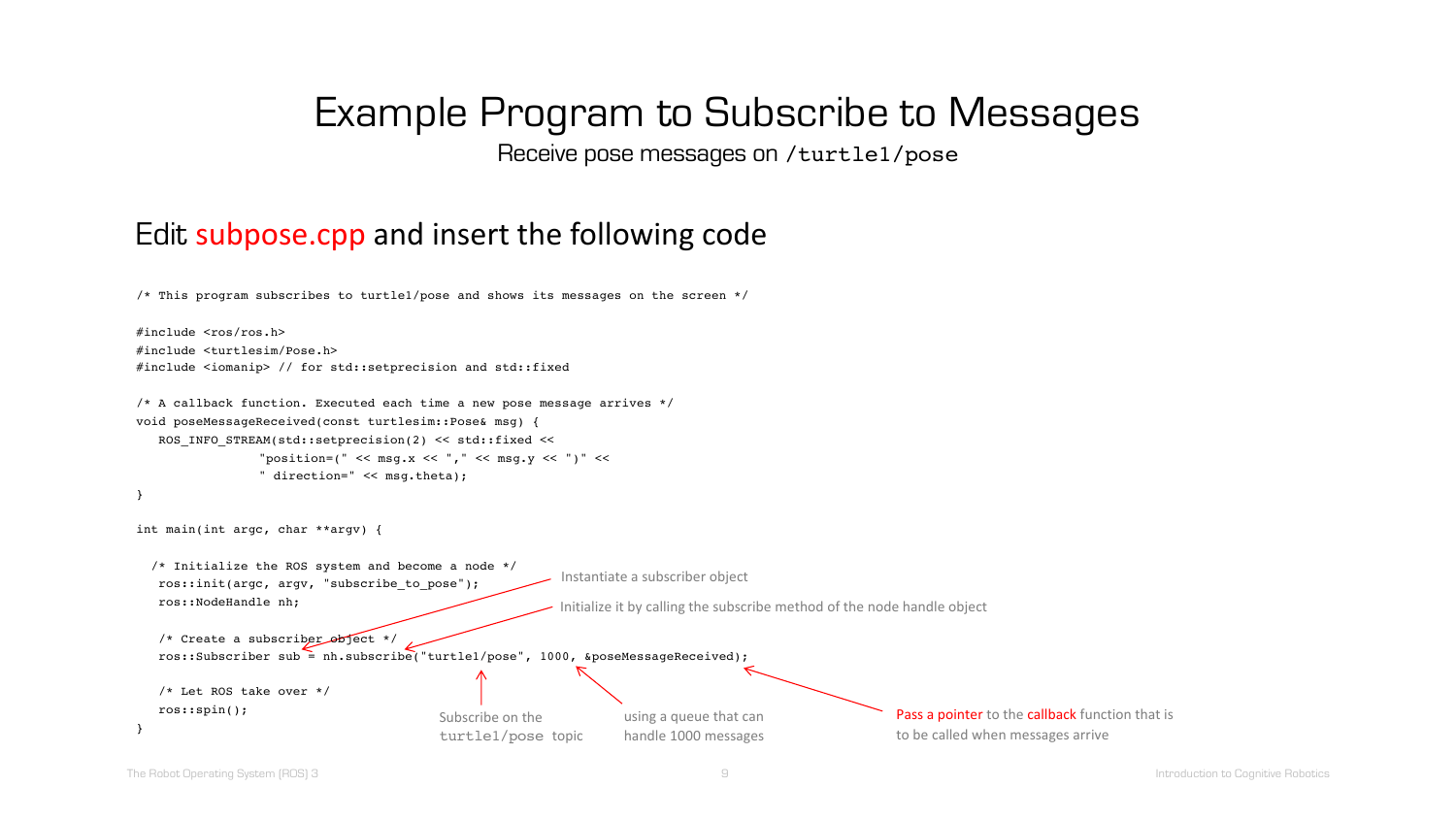Receive pose messages on /turtle1/pose

#### Edit subpose.cpp and insert the following code

/\* This program subscribes to turtle1/pose and shows its messages on the screen \*/

```
#include <ros/ros.h>
#include <turtlesim/Pose.h>
#include <iomanip> // for std::setprecision and std::fixed
```

```
/* A callback function. Executed each time a new pose message arrives */
void poseMessageReceived(const turtlesim::Pose& msg) {
  ROS INFO STREAM(std::setprecision(2) << std::fixed <<
                "position=(" << msg.x << ", " << msg.y << ")" <<" direction=" << msg.theta);
}
```

```
int main(int argc, char **argv) {
```

```
/* Initialize the ROS system and become a node */
ros::init(argc, argv, "subscribe_to_pose");
ros::NodeHandle nh;
```

```
/* Create a subscriber object */
ros::Subscriber sub = nh.subscribe("turtle1/pose", 1000, &poseMessageReceived);
```


Allow ROS to service the callback by calling  $\text{ros:}\,:\text{spin}(x)$ Note: won't return control to this main() function; it will just carry on servicing the call the callback function If you want to do more work here, call  $\text{ros:}: \text{spinOnce}()$ This will allow ROS to execute all pending callback calls and then return control to here You'll probably embed this call in a loop so that you iteratively service the callback and then do some work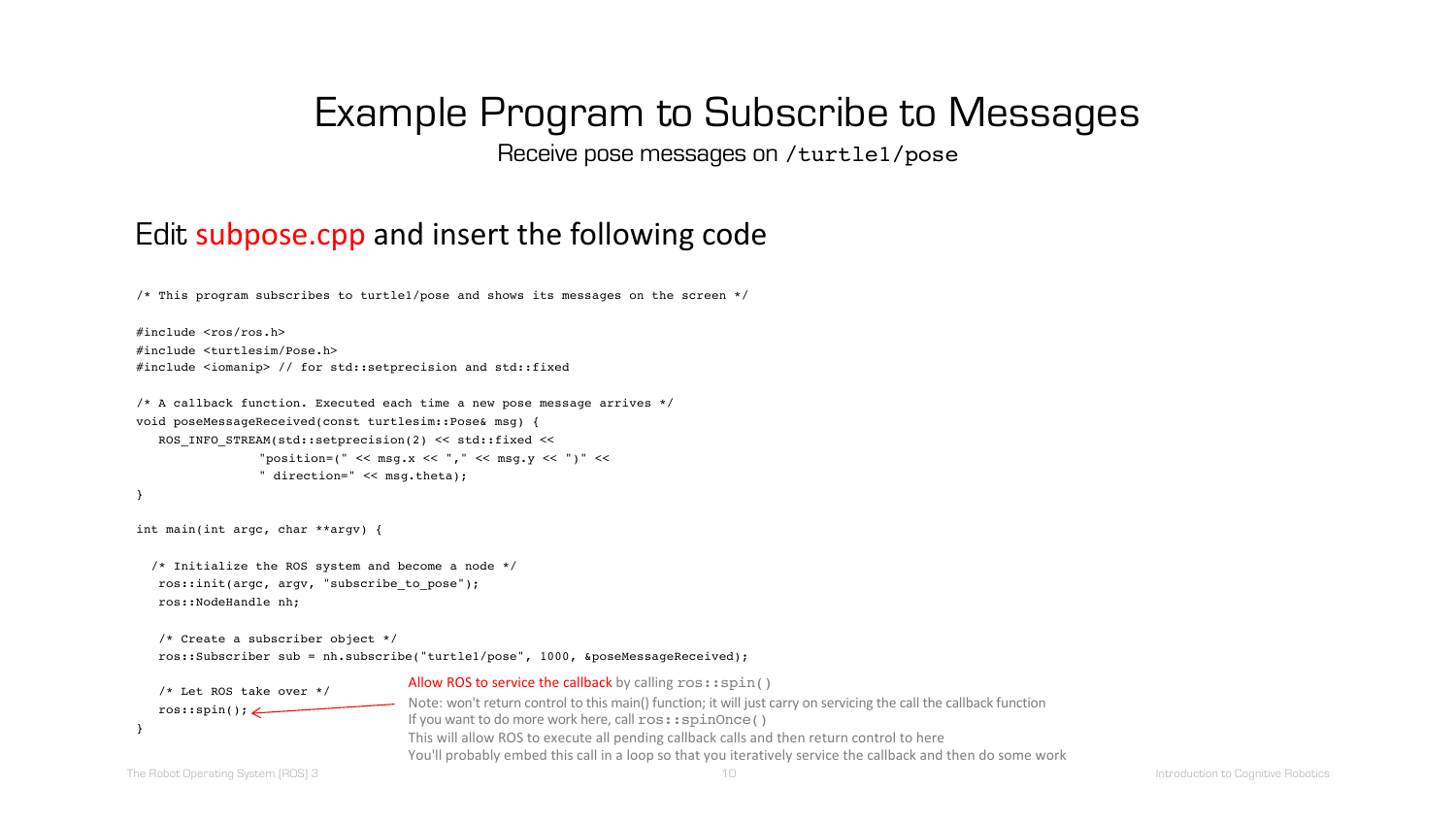Receive pose messages on /turtle1/pose

Build the workspace to compile the program

– Make sure you are in the workspace directory

~/workspace/ros/src/agitr/src\$ cd ~/workspace/ros ~/workspace/rosr\$

– Run catkin\_make

~/workspace/ros\$ catkin\_make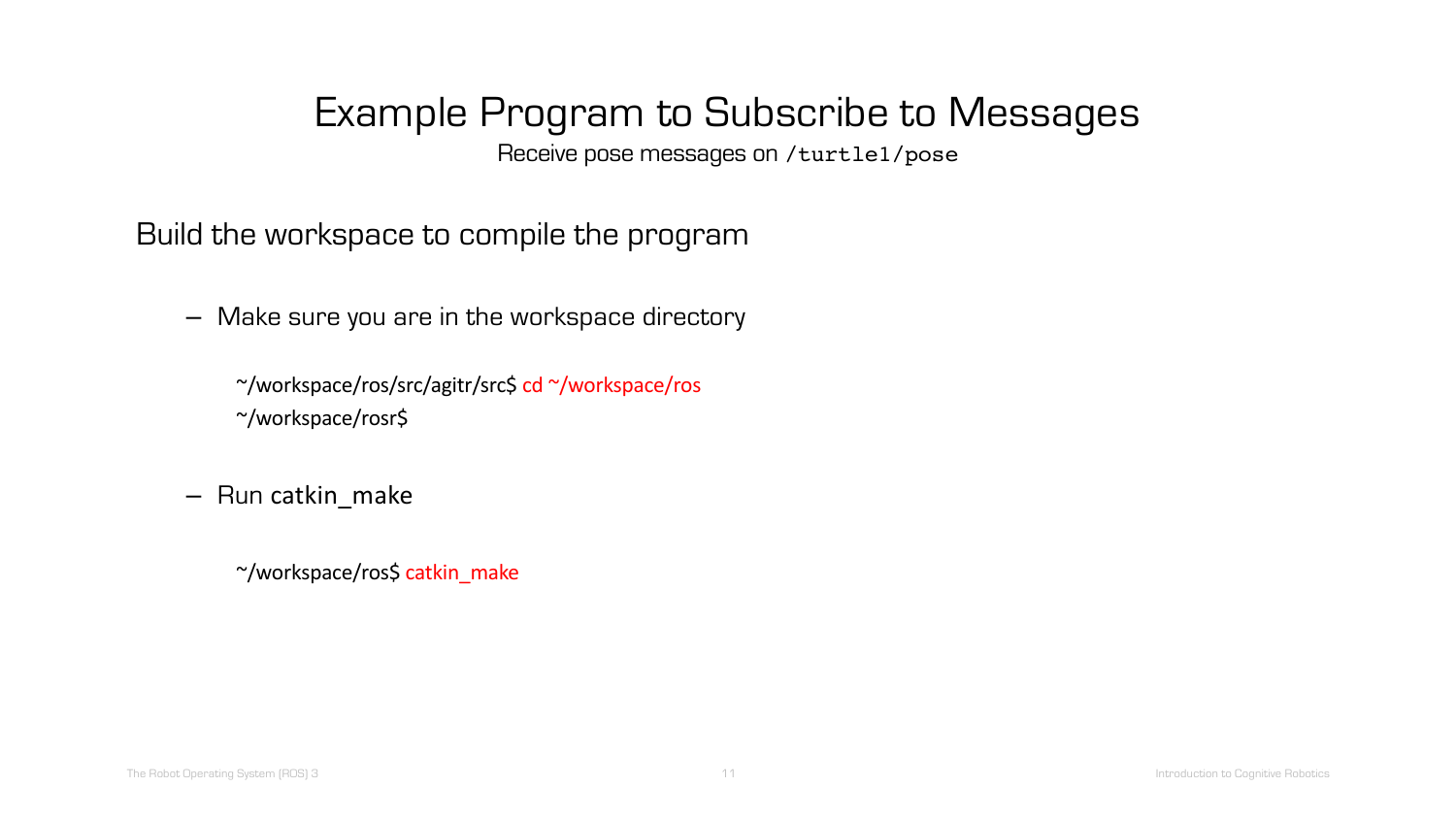Receive pose messages on /turtle1/pose

If you have not already done it, open a terminal and enter

~\$ roscore

If you have not already done it, open a second terminal and enter

~\$ rosrun turtlesim turtlesim\_node

If you have not already done it, open a third terminal and enter

~\$ rosrun agitr pubvel

Open a fourth terminal and enter

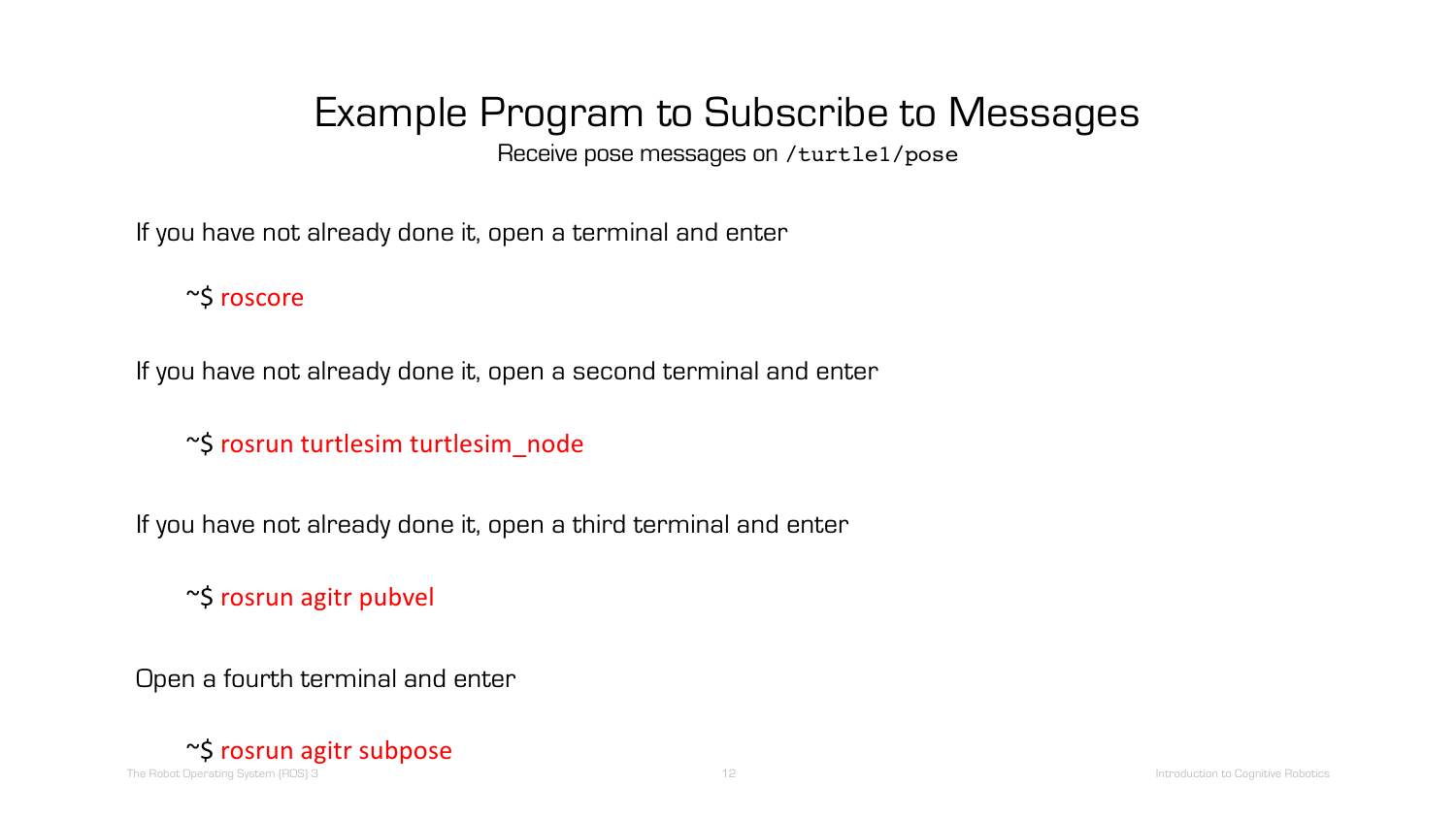Receive pose messages on /turtle1/pose

If everything works correctly, you should see messages in the fourth terminal detailing the pose of the turtle

|  | $\bullet \bullet \bullet$ parallels@ubuntu: ~                     |  |
|--|-------------------------------------------------------------------|--|
|  | INFO] [1579360943.664355158]: position=(3.92,5.76) direction=0.87 |  |
|  | INFO] [1579360943.680300126]: position=(3.94,5.77) direction=0.88 |  |
|  | INFO] [1579360943.695999972]: position=(3.95,5.79) direction=0.90 |  |
|  | INFO] [1579360943.712432184]: position=(3.97,5.81) direction=0.91 |  |
|  | INF0] [1579360943.727963946]: position=(3.98.5.83) direction=0.93 |  |
|  | INFO] [1579360943.744337128]: position=(4.00,5.85) direction=0.94 |  |
|  | INFO] [1579360943.759466689]: position=(4.01,5.87) direction=0.95 |  |
|  | INF0] [1579360943.776494199]: position=(4.02,5.89) direction=0.97 |  |
|  | INF0] [1579360943.791662779]: position=(4.04.5.91) direction=0.98 |  |
|  | INF0] [1579360943.808297093]: position=(4.05.5.93) direction=1.00 |  |
|  | INFO] [1579360943.823777829]: position=(4.06,5.95) direction=1.01 |  |
|  | INFO] [1579360943.839688780]: position=(4.08,5.98) direction=1.02 |  |
|  | INF0] [1579360943.855985925]: position=(4.09,6.00) direction=1.04 |  |
|  | INFO] [1579360943.872017937]: position=(4.10,6.02) direction=1.05 |  |
|  | INFO] [1579360943.888096973]: position=(4.11,6.04) direction=1.06 |  |
|  | INF0] [1579360943.903398620]: position=(4.12,6.06) direction=1.08 |  |
|  | INF0] [1579360943.920691261]: position=(4.13,6.08) direction=1.09 |  |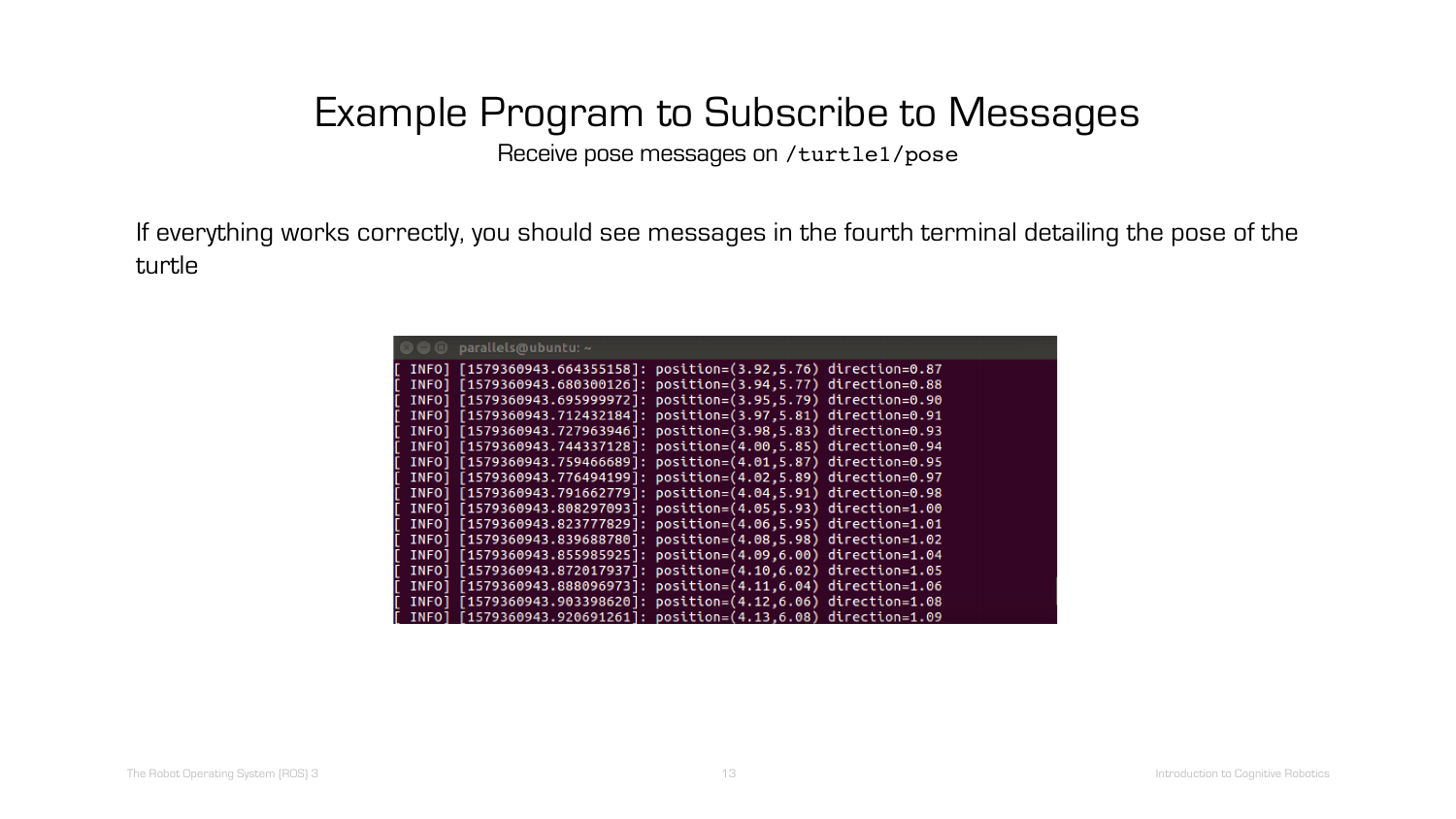### ROS Resources

Wiki http://wiki.ros.org/

Installation http://wiki.ros.org/ROS/Installation

Tutorials http://wiki.ros.org/ROS/Tutorials

Tutorial Videos http://www.youtube.com/playlist?list=PLDC89965A56E6A8D6

ROS Cheat Sheet http://www.tedusar.eu/files/summerschool2013/ROScheatsheet.pdf